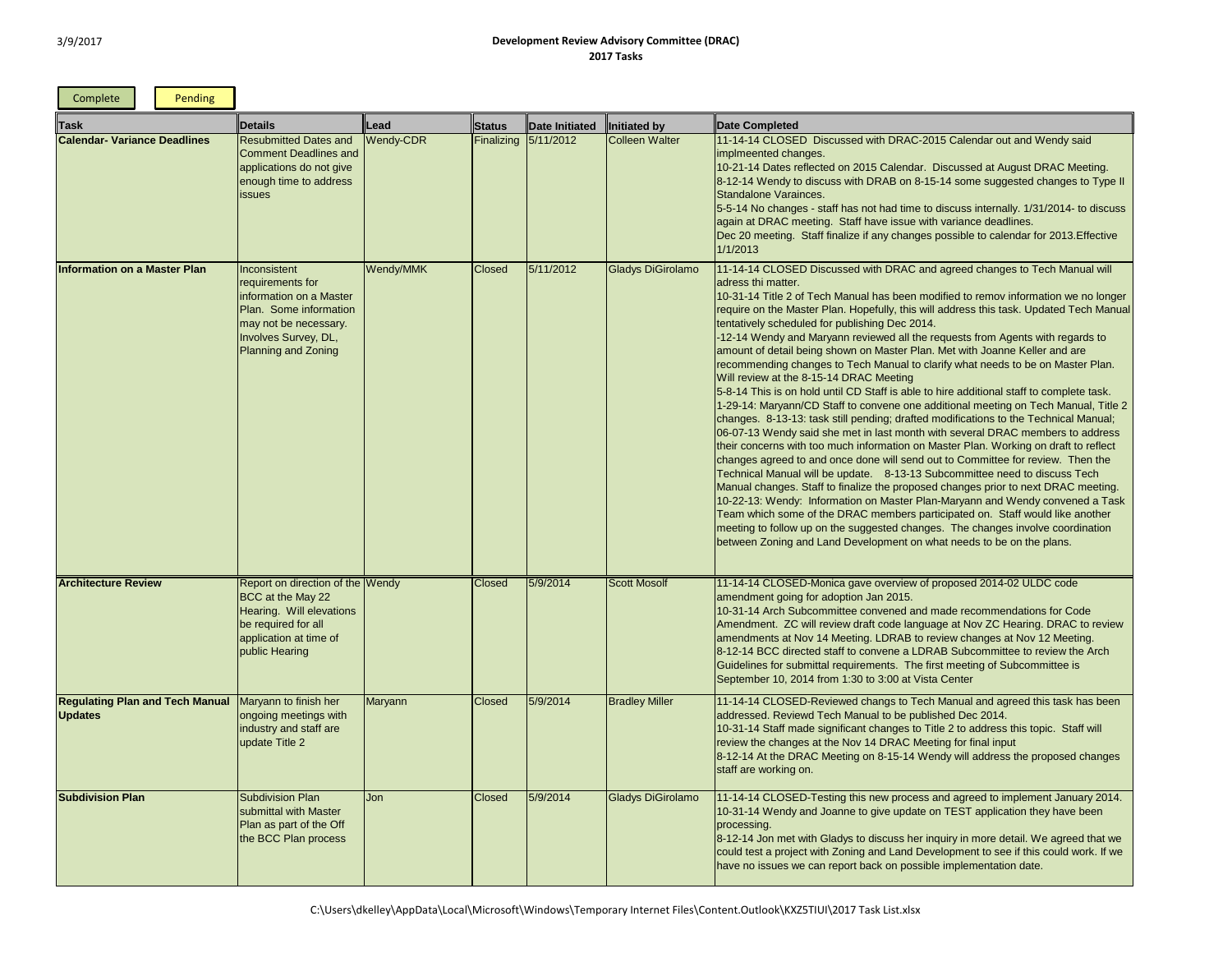and the control of

 $\blacksquare$ 

| Complete                                                                               | Pending |                                                                                           |                                      |               |                |              |                                                                                                                                                                                                                                                                                                                                                                                                                                                                                                                                                                                                                                                                                                                                                                                                                                                                                                                                                                                                                                                            |
|----------------------------------------------------------------------------------------|---------|-------------------------------------------------------------------------------------------|--------------------------------------|---------------|----------------|--------------|------------------------------------------------------------------------------------------------------------------------------------------------------------------------------------------------------------------------------------------------------------------------------------------------------------------------------------------------------------------------------------------------------------------------------------------------------------------------------------------------------------------------------------------------------------------------------------------------------------------------------------------------------------------------------------------------------------------------------------------------------------------------------------------------------------------------------------------------------------------------------------------------------------------------------------------------------------------------------------------------------------------------------------------------------------|
| <b>Task</b>                                                                            |         | <b>Details</b>                                                                            | Lead                                 | Status        | Date Initiated | Initiated by | Date Completed                                                                                                                                                                                                                                                                                                                                                                                                                                                                                                                                                                                                                                                                                                                                                                                                                                                                                                                                                                                                                                             |
| ePZB Project History Screen                                                            |         | 8-15-14 DRAC requested Jon<br>access to ePZB Project<br><b>Hsitory Screen</b>             |                                      | <b>Closed</b> | 2/15/2015      | <b>DRAC</b>  | 06-20-15 CLOSED-Implement and released to Public<br>05-28-15 Implemented in Winter 2015 to public. Still we<br>but that will be finalized till late 2015.<br>11-14-14 ISS gave DRAC a demo on new screen. DR<br>changes. Screen needs to be signed off by PZB Mana<br>will finalize the screens. Expected Jan 2014 release to<br>10-31-14 ISS will give a demo on new screen they crea<br>to view historical information for current and historical a<br>provided opportunity to see screens and give input before<br>8-21-14 ISS yes it can be done but would require progress<br>dicuss at a future Zoning ePZB Meeting.<br>8-15-14 Can public access eP"ZB Project History on a                                                                                                                                                                                                                                                                                                                                                                         |
| <b>Subdivsion Plan submitted with</b><br>final Sudivision Plan for non-<br>residential |         | $11-14-14$ Request to<br>process Plat and Final<br><b>Subdivision Plan</b><br>concurrent. | Joanne K and Jon<br><b>MacGillis</b> | <b>Closed</b> | Processing     | Jeff B       | 11-12-2015- CLOSED- This allows an Applicant to sub<br>same time as off the board Master Plan, but follows the<br>8-13-15 Project was on DRO 8-12-15. Subdivision and<br>Amending PPM 41 to reflect changes to the type 3 con<br>5-29-15 DRAC Meeting-discussed that GL Homes has<br>the residential subdivision plan to the plat. Hopefully, t<br>issues we can establish a date to implement fully in Su<br>04-15-15 Agents and Staff have 3 projects we are proc<br>process for residental projects. Also, Maryann send mo<br>Memo to DRAC in early 2015 for comments so update<br>11-14-14 Jeff B raised issue of chaning existing proces<br>submit for Plat and Final Subdivision at same time. Sat<br>of DRO Agency Amendments. Jon agreed in 2015 to a<br>Development and Zoning and DRAC Members to discu                                                                                                                                                                                                                                          |
| <b>Relocation of Bldg sq. ft. and</b><br>Increase in Bldg sq. ft.                      |         | 4-15-15 Special DRAC<br><b>Meeting</b>                                                    | Alan, Bill, Wendy,<br>MMK, Jon       | <b>Closed</b> | 1/28/2016      | <b>DRAC</b>  | 02-01-16 2015-02 BCC adopted amendment to increas<br>complies with all other DRO thresholds.<br>11-12-2015- Pending code amendment review.<br>8-11-15 2015-02 Round-incorporating changes to ULD<br>sq/ft and increase in square foot for single building. St<br>21, 2015 DRAC Meeting<br>5-29-15 DRAC Meeting-request for update on next step<br>ULDC code amendment for the 2015-02 ULDC Round<br>over the adoption Hearings of January 2016.<br>4-14-15 Special DRAC meeting. Possibly in the 2015 F<br>suggested that this should not apply to a single owner/<br>such as a school which could may be comprised of a n<br>school, and since it's under one campus, she thought t<br>amend the above language. She suggested items unde<br>should be revised to not apply to these sites as well ch<br>additional square footage above the 5%/5,000 square<br>examples of CLF, places of worship where these facilit<br>organization.<br>Additionally, Collene suggested the concept of a bubbl<br>commercial plans similar to a Master Plan for a PUD. |

## orking on other enhancements AC did not suggest any gement in Nov 2014 then ISS public. ated under eZINFO for the public applications. DRAC will be ore moved to production. ramming and a priority. We can pplications? omit the subdivision plans at s regular DRO time schedule. I plat was approved at meeting. **Acurrent review process.** application in process to truth this process will work and if no immer 2015. cessing to do finall testing of new pdifed Policy and Procedural s can be finalized. 11-14 septicant to ve time and reduce the amount setup meeting with Land uss merits of request. Se building by 50% provided **C** Article 2 to adrss relocation of aff will bring DRAFT to August p. Lauren said staff will process of Amendments. She went Round-2 Amendments. Collene single entity (not single user) nultiple of uses affiliated with the

that it is a reasonable request to er Art. 2.D.1.G.1.a criteria anges to 2.D.1.G.1.b to allow feet. We did use other ties could be run under an

e plan for these plans and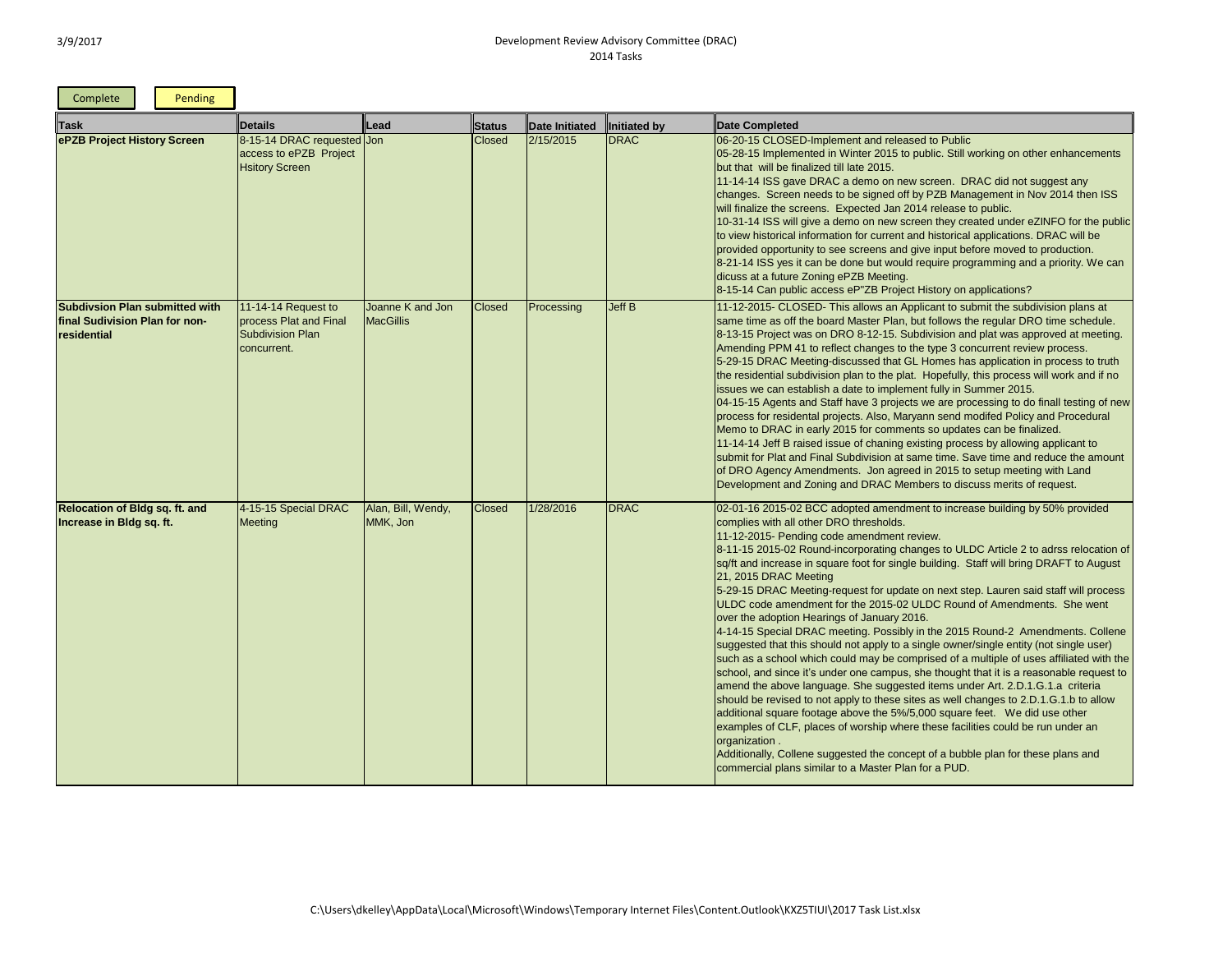г

<u>and the contract of the contract of the contract of the contract of the contract of the contract of the contract of the contract of the contract of the contract of the contract of the contract of the contract of the contr</u>

٦

| Complete                                                                                     | Pending |                                                                                                                                                                                  |                      |               |                |                          |                                                                                                                                                                                                                                                                                                                                                                                                                                                                                                                                                                                                                                                                                                                                                                                                                                             |
|----------------------------------------------------------------------------------------------|---------|----------------------------------------------------------------------------------------------------------------------------------------------------------------------------------|----------------------|---------------|----------------|--------------------------|---------------------------------------------------------------------------------------------------------------------------------------------------------------------------------------------------------------------------------------------------------------------------------------------------------------------------------------------------------------------------------------------------------------------------------------------------------------------------------------------------------------------------------------------------------------------------------------------------------------------------------------------------------------------------------------------------------------------------------------------------------------------------------------------------------------------------------------------|
| <b>Task</b>                                                                                  |         | <b>Details</b>                                                                                                                                                                   | Lead                 | Status        | Date Initiated | Initiated by             | <b>Date Completed</b>                                                                                                                                                                                                                                                                                                                                                                                                                                                                                                                                                                                                                                                                                                                                                                                                                       |
| <b>Review DRO Administartive</b><br><b>Review what goes to Zoning vs.</b><br><b>Agencies</b> |         | 5/29/2015                                                                                                                                                                        | Alan/Jon             | <b>Closed</b> | 5/29/2015      | <b>Gladys DiGirolamo</b> | 11-12-2015 There are pending Code amendments related to recreation club house<br>changes that can be processed through ZAR/ZZR review.<br>7-17-15 Special DRAC Meeting today. Alan gave presentation on the DRO Agency<br>Review Process and identified reasons for delay in processing applications. Staff<br>responded to questions about the review, fees, resubmittals, etc. Minutes will be<br>posted on the Zoning Web Page under Press Release by end of July 2015.<br>5-29-15 Gladys requested meeting with DRAC members who want to attend, Alan and<br>Wendy to discuss process to understand what has to go to full Zoning vs. Agency and<br>or full DRO.                                                                                                                                                                        |
| <b>Planning Condition on Workforce</b><br><b>Housing</b>                                     |         | 8/21/2015                                                                                                                                                                        | <b>Bryan Davis</b>   | <b>Closed</b> | 8/21/2015      | <b>Colleen Walter</b>    | 02-05-15 at DRAC Meeting today we discussed that Planning will get the Plat Book<br>and Page Number on the WFH recordation and simply go into ePZB andl close out the<br>ePZB Condition and put the Book/Page in reason for closing condition. Since no one<br>from Planning was at DRAC Jon sent email to Bryan as this being his direction<br>02-01-16 Need further clarification on issue from Collene in order to ensure we<br>address this issue.<br>11-12-2015 Staff is reviewing request and coordinating with ISS.                                                                                                                                                                                                                                                                                                                  |
| <b>Design Guidlines</b>                                                                      |         | 8/21/2015                                                                                                                                                                        | <b>Jon MacGillis</b> | <b>Closed</b> | 8/21/2015      | <b>Jon MacGillis</b>     | CLOSED: July adoption of round 2016-01 remove Design Guildelines from ULDC. 7-<br>11-16: 2016-01 Removing Deign Standards and in 2016-02 Removing requirement<br>for Regulation Plan, unless submitted as a BCC Condition.<br>$05 -$<br>06-16: Review final drafts ULDC & Tech Manual updates.<br>$02 - 01 -$<br>16 Design Guideline Task Team met once in 2015. Made some progess identifing<br>what is in Code in terms of Regulating Plan vs Guidelines. Meeting 2 is scheduled for<br>2-3-16 to review other jurisdiction examples as well as a DRAFT Chapter for Design<br>Guidelines in the Tech Manual.<br>11-12-2015 Staff is gathering information from the municpalities for Jon to analyze, a<br>second meeting has not been set up to date.<br>9-15-2015- Design Guidelines task team 1st meeting.                              |
| <b>DRO Concurrent Review Process</b>                                                         |         | Report on revisions to<br>Type II and Type III PPM ZO-O-041 Current PPM ZO-O-041<br>to clarify procedures for<br><b>Concurrent Review</b><br>application with and<br>without PAC | Maryann/Wendy        | <b>Closed</b> | 5/29/2015      | Gladys DiGirolamo        | CLOSED 08-31-16 Provided Training 101 for the changes to the DRO Concurrent<br>Review process. 7-11-16: Done-we need to go over the DRO Concurrent Review and<br>PAC updates.<br>$05 -$<br>06-16: Review PPM with DRAC to get input; include Building, LD Staff in discussion.<br>02-02-16- (WH) 4 projects went through process; 1 concurrent went through smoothly;<br>3 stayed in the system longer than 6mths. There is a 5th project recently accepted in<br>our system and we are testing it.<br>11-12-2015- Still under review. Projects staff have had in are all running differently<br>and not concurrently.<br>7-12-15 Staff and DRAC Members have had several meetings to further refine<br>process. Maryann and Wendy are updating the current PPM on this process and will<br>provide a update at the DRAC August 21 Meeting. |